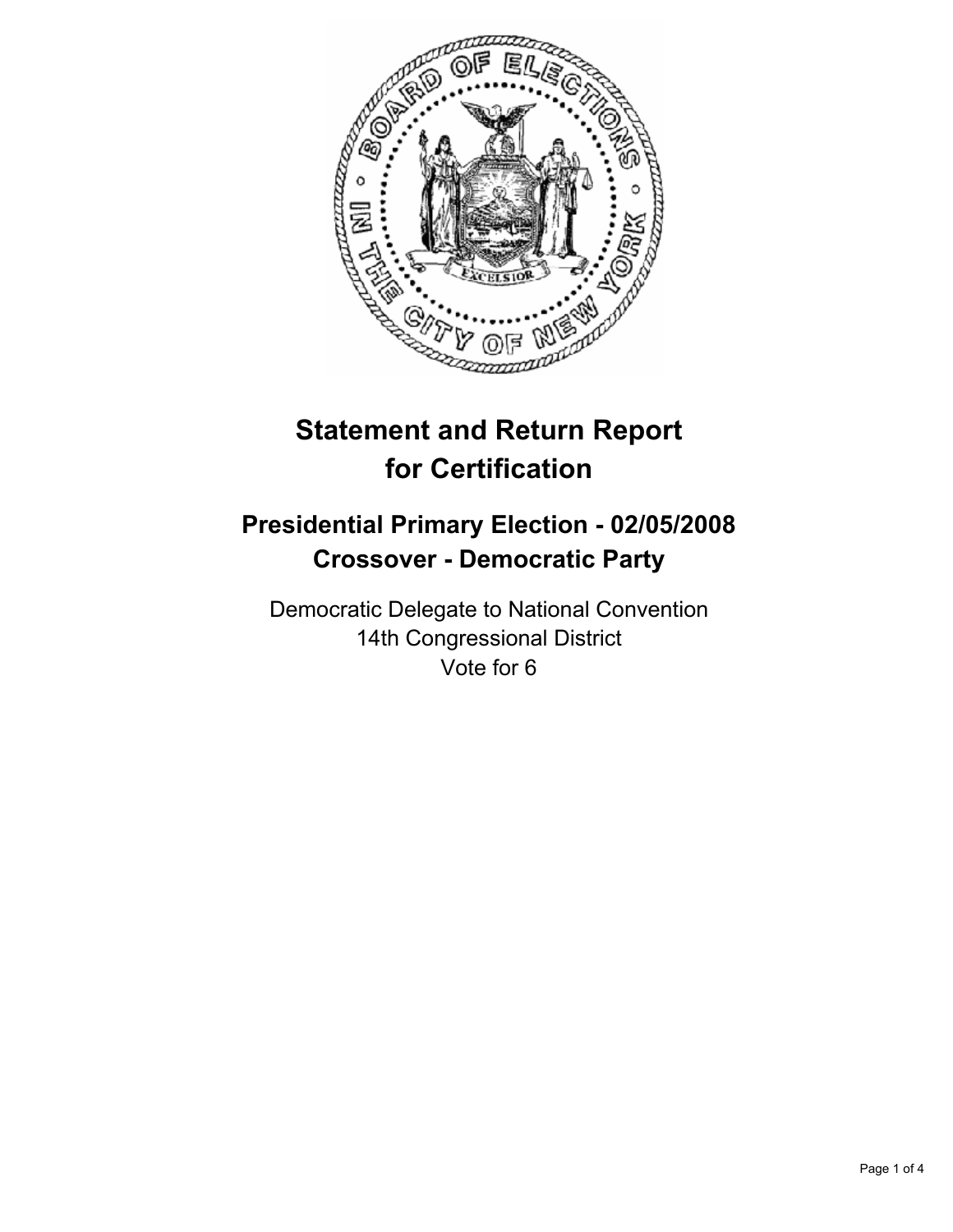

#### **14th Congressional District**

| <b>New York County</b>                                 |         |
|--------------------------------------------------------|---------|
| <b>EMERGENCY</b>                                       | 1,226   |
| ABSENTEE/MILITARY                                      | 2,171   |
| <b>FFDFRAI</b>                                         | 958     |
| <b>AFFIDAVIT</b>                                       | 2.127   |
| DAVID N DINKINS (M) - PLEDGED TO SUPPORT CLINTON       | 31,122  |
| LIZ KRUEGER (F) - PLEDGED TO SUPPORT CLINTON           | 34,232  |
| MICHAEL N GIANARIS (M) - PLEDGED TO SUPPORT CLINTON    | 29,378  |
| IDA TORRES (F) - PLEDGED TO SUPPORT CLINTON            | 30,484  |
| JONATHAN BING (M) - PLEDGED TO SUPPORT CLINTON         | 31,341  |
| ANNE MARIE ANZALONE (F) - PLEDGED TO SUPPORT CLINTON   | 29,172  |
| JOSHUA PEPPER (M) - PLEDGED TO SUPPORT EDWARDS         | 1.129   |
| SYLVIA M FRIEDMAN (F) - PLEDGED TO SUPPORT EDWARDS     | 1,939   |
| JEREMIAH FREI-PEARSON (M) - PLEDGED TO SUPPORT EDWARDS | 901     |
| CHRISTINE M COLLIGAN (F) - PLEDGED TO SUPPORT EDWARDS  | 1,320   |
| BETSY FEIST (F) - PLEDGED TO SUPPORT EDWARDS           | 1,387   |
| RICHARD RAVITCH (M) - PLEDGED TO SUPPORT OBAMA         | 23,787  |
| DEBORAH A SLOTT (F) - PLEDGED TO SUPPORT OBAMA         | 23,009  |
| ARTHUR E LEOPOLD (M) - PLEDGED TO SUPPORT OBAMA        | 22,804  |
| ALEXIS SOTERAKIS (F) - PLEDGED TO SUPPORT OBAMA        | 22,863  |
| STEVEN R NEWMARK (M) - PLEDGED TO SUPPORT OBAMA        | 22,339  |
| ERLINDA S BRENT (F) - PLEDGED TO SUPPORT OBAMA         | 21,337  |
| <b>Total Votes</b>                                     | 328,544 |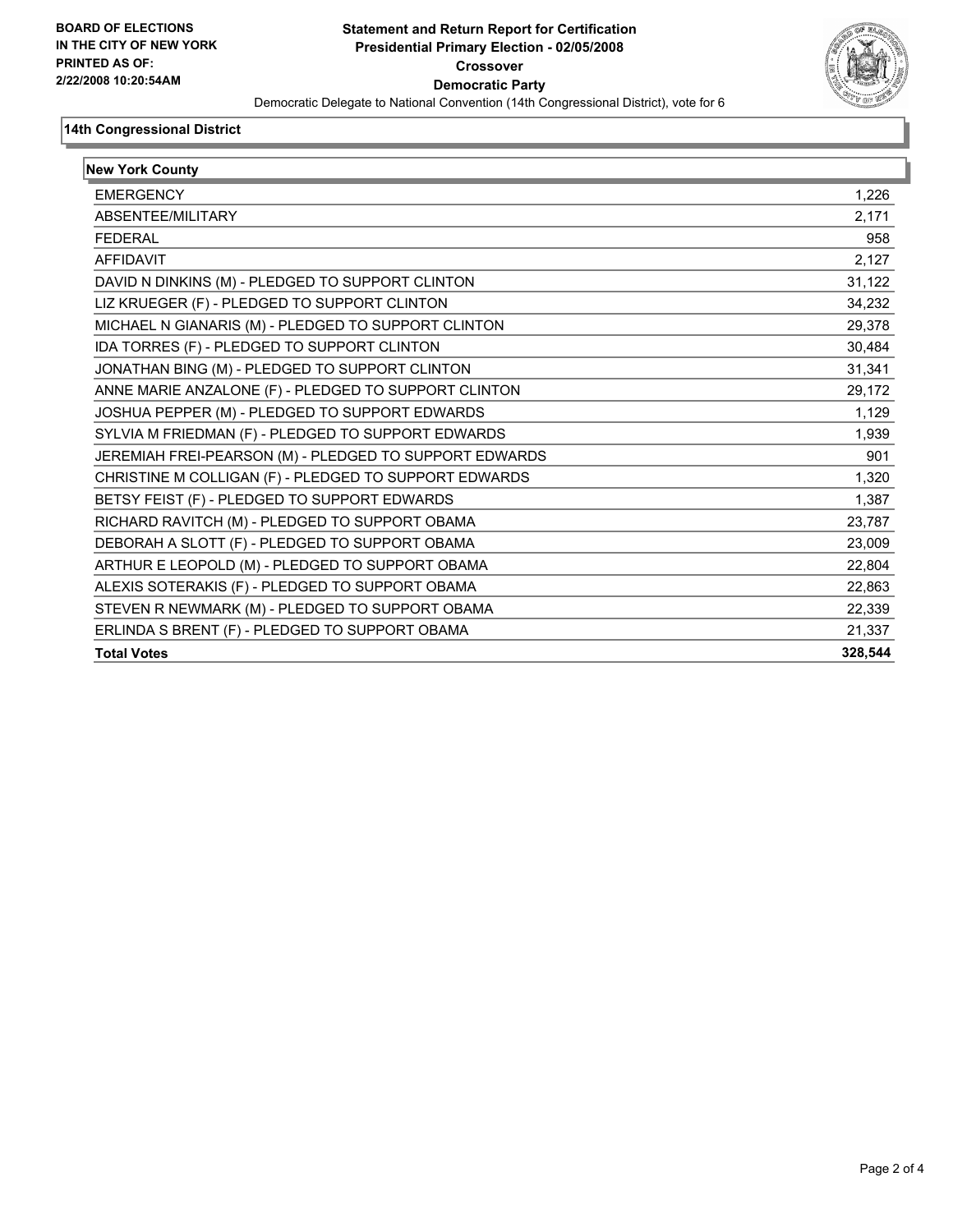

#### **14th Congressional District**

| Queens County                                          |        |
|--------------------------------------------------------|--------|
| <b>EMERGENCY</b>                                       | 140    |
| ABSENTEE/MILITARY                                      | 222    |
| <b>FEDERAL</b>                                         | 115    |
| AFFIDAVIT                                              | 555    |
| DAVID N DINKINS (M) - PLEDGED TO SUPPORT CLINTON       | 7,441  |
| LIZ KRUEGER (F) - PLEDGED TO SUPPORT CLINTON           | 7,562  |
| MICHAEL N GIANARIS (M) - PLEDGED TO SUPPORT CLINTON    | 8,271  |
| IDA TORRES (F) - PLEDGED TO SUPPORT CLINTON            | 7,230  |
| JONATHAN BING (M) - PLEDGED TO SUPPORT CLINTON         | 6,898  |
| ANNE MARIE ANZALONE (F) - PLEDGED TO SUPPORT CLINTON   | 7,280  |
| JOSHUA PEPPER (M) - PLEDGED TO SUPPORT EDWARDS         | 346    |
| SYLVIA M FRIEDMAN (F) - PLEDGED TO SUPPORT EDWARDS     | 365    |
| JEREMIAH FREI-PEARSON (M) - PLEDGED TO SUPPORT EDWARDS | 271    |
| CHRISTINE M COLLIGAN (F) - PLEDGED TO SUPPORT EDWARDS  | 352    |
| BETSY FEIST (F) - PLEDGED TO SUPPORT EDWARDS           | 335    |
| RICHARD RAVITCH (M) - PLEDGED TO SUPPORT OBAMA         | 4,481  |
| DEBORAH A SLOTT (F) - PLEDGED TO SUPPORT OBAMA         | 4,620  |
| ARTHUR E LEOPOLD (M) - PLEDGED TO SUPPORT OBAMA        | 4,409  |
| ALEXIS SOTERAKIS (F) - PLEDGED TO SUPPORT OBAMA        | 4,638  |
| STEVEN R NEWMARK (M) - PLEDGED TO SUPPORT OBAMA        | 4,296  |
| ERLINDA S BRENT (F) - PLEDGED TO SUPPORT OBAMA         | 4,183  |
| <b>Total Votes</b>                                     | 72,978 |